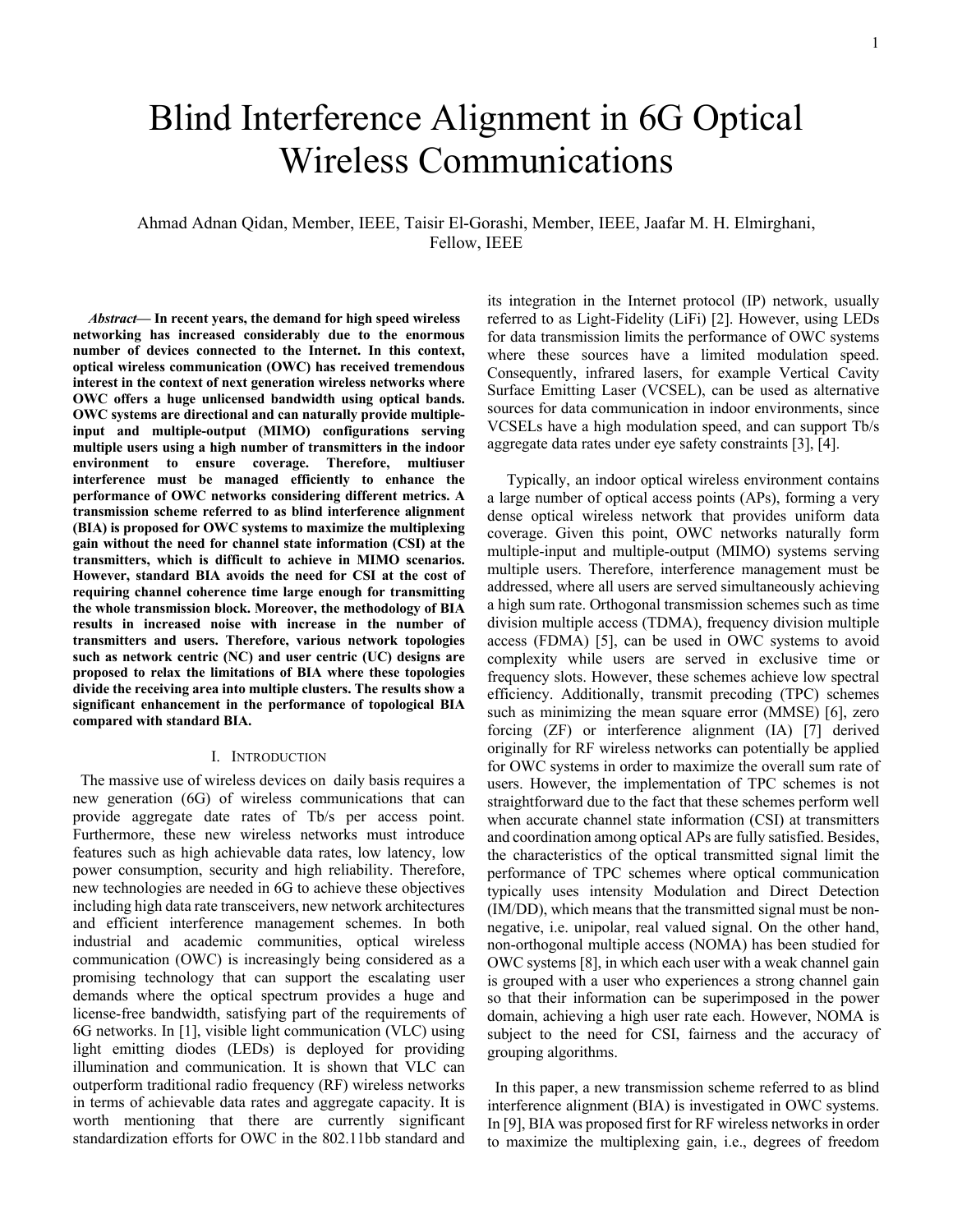(DoF), without the need for CSI at transmitters. Basically, BIA aligns multi-user interference by exploiting the channel correlation among users, and therefore, each user must be equipped with a reconfigurable antenna to satisfy the requirements of BIA. It was shown that BIA achieves higher DoF compared with TPC schemes in multiple-input singleoutput broadcast channel (MISO BC) RF wireless scenarios. In [10], a reconfigurable detector is proposed for OWC networks following the concepts of the reconfigurable antenna in order to apply BIA in OWC, while relaxing the limitations that emerge due to the nature of the optical signal including the nonnegativity of the transmitted signal where the precoding matrix of BIA contains positive values only. It is worth pointing out that the performance of BIA suffers degradation in high density networks such as OWC systems due to the requirement of long channel coherence time and the methodology of BIA in canceling the interference, more details are provided in Section III. Therefore, various network topologies such as network centric (NC) and user centric (UC) are considered to relax the BIA limitations, achieving high performance [11], [12]. In these network topologies, the receiving plane is divided into several clusters, each with unique APs and users, in order to align the interference within the area of a cluster using BIA regardless of other adjacent clusters. Simulation results of a BIA use case show that topological BIA achieves higher user rates compared to the traditional BIA scheme. Moreover, the consideration of NC and UC designs relaxes the limitation of BIA in terms of the channel coherence time required.

#### II. OPTICAL WIRELESS COMMUNICATION

 In an optical wireless network, multiple optical transmitters are usually deployed on the ceiling to provide uniform coverage in an indoor environment where each optical transmitter illuminates a confined area. In this sense, OWC systems act naturally as MIMO systems, where multiple users are served at high data rates. In general, the optical channel consists of line of sight (LoS) and diffuse components, which result from the direct link and the reflections from the walls and ceiling of the room, respectively. It is worth mentioning that in the literature of OWC systems, most of the works ignore the diffuse component of the optical channel for the sake of easy channel modeling, claiming that the large portion of the received power is due to the LoS link. However, LoS components can be easily blocked, and therefore, users might experience a low SNR in environments with high blockage probabilities. In this context, the diffuse components can be leveraged to provide seamless coverage in such indoor environments, increasing the received power from most of the available transmitters. Recently, the use of intelligent reflecting surfaces (IRSs) [13] has been investigated in RF networks to ensure the connectivity of users located at a large distance from base stations. It is interesting to consider the implementation of IRSs in indoor OWC systems in order to control the radiated signals, focusing more power towards users blocked from receiving LoS components. This can also help in providing seamless transition for mobile users moving at higher speeds.



Fig. 1. Reconfigurable IR detector composed of multiple photodiodes.

#### *A. Vertical Cavity Surface Emitting Lasers* (*VCSELs*)

 In general, there are many types of light sources that are considered for data transmission such as regular light emitting diodes (LEDs), red, green and blue LEDs (RGB-LED) and RGB laser diodes. In particular, LEDs are commonly used in optical wireless networks for both functions, illumination and data transmission simultaneously, due to their low cost and high eye and skin safety compared with laser optical transmitters. However, LEDs are limited by their low modulation speed, which might not meet the requirements of optical wireless networks to be considered for the next generation of wireless networks. Infrared lasers such as VCSELs were considered for data transmission under eye safety constraints in [4]. It is shown that a Tb/s communication speed can be achieved. Additionally, VCSELs have several features such as low manufacturing cost, low power consumption, small size and long life time. Therefore, they can potentially be considered in the next generation of optical wireless networks to fulfill the high demands of users. VCSELs illuminate a small area, and thus a large number of VCSELs is required to ensure coverage. In this sense, an array of VCSELs must be designed to provide an extended coverage area. However, many challenges emerge in designing these arrays including the distance between two neighboring VCSELs, the number of VCSELs in an array and the transmitted power of a VCSEL, where all these issues are considered vital in determining the speed of the communication link. In this work, we consider multiple VCSELs deployed on the ceiling, serving multiple users distributed on the receiving plane. Moreover, all the VCSELs are connected to a central unit (CU) that provides time synchronization. It is worth mentioning that BIA is considered to avoid the need for CSI at transmitters, and therefore, the CU knows only the distribution of the users.

#### *B. Reconfigurable IR Detector*

 In optical wireless networks, one possible architecture attempts to ensure that each user has a wide field of view (wFoV) in order to have the possibility of being served by all the available optical wireless transmitters in the network. In addition, the characteristics of the optical channel are different than the RF channel in terms of frequency and wavelength, and therefore, the channel responses of users are highly correlated due to the lack of small scale effects. In this sense, a unique optical detector with the ability to provide wFoV is needed. Moreover, the correlation among the channel responses must be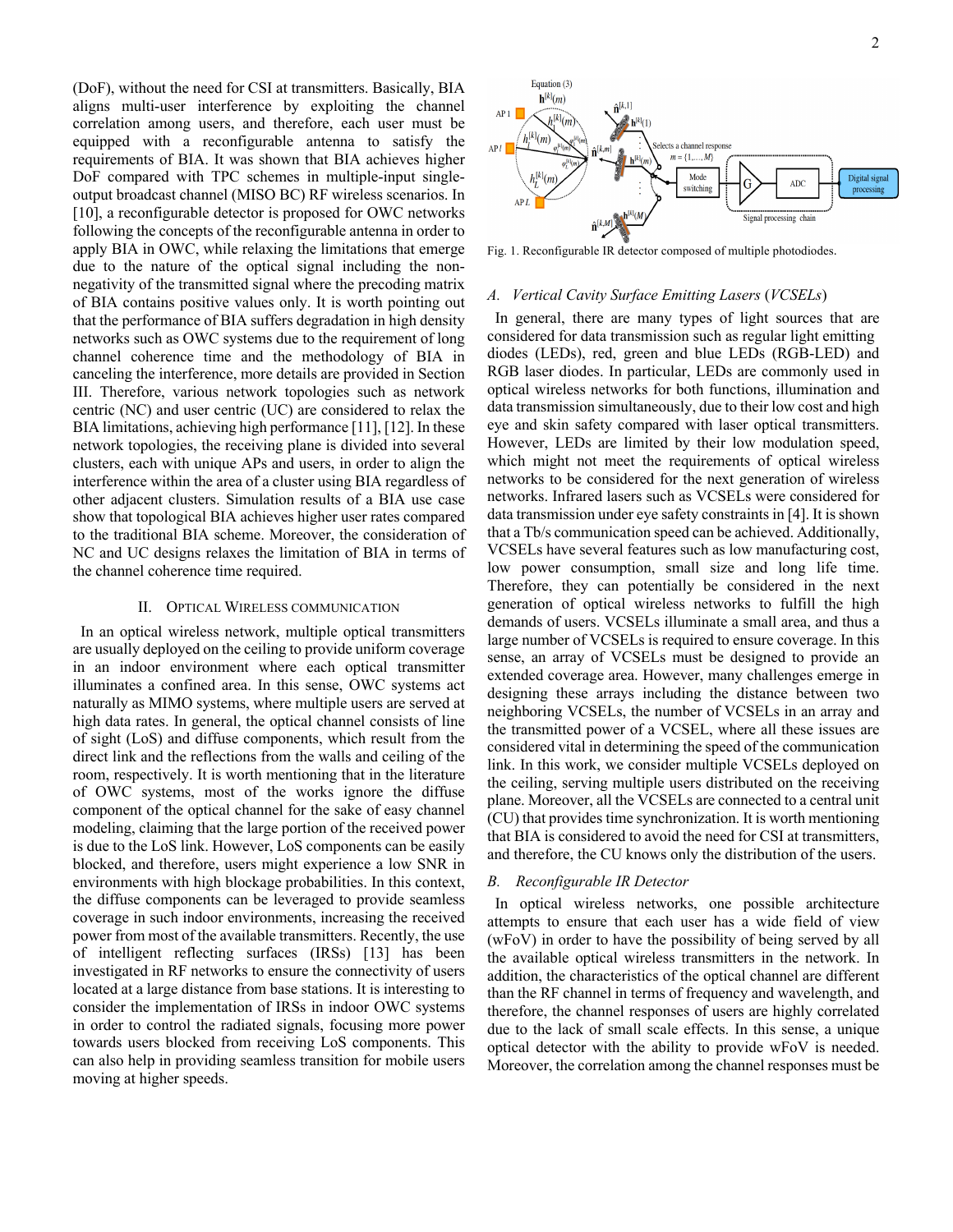

Fig. 2. The construction of Block 1. Each colour corresponds to a preset mode.

minimized to achieve high performance. Therefore, a reconfigurable detector is proposed in order to provide wFoV and linearly independent channel responses [10], [11], which are required for implementing BIA. Briefly, this detector is composed of multiple photodiodes connected to a single signal processing chain as shown in Fig. 1. Each photodiode is pointed to a distinct direction corresponding to a channel response,  $\mathbf{h}^{[k]}(m)$ , which is composed of channel responses  $h_l^{[k]}(m)$ , for user  $k$  when access point  $AP<sub>l</sub>$  is used with reception mode  $m$ , ie photodetector *m* is selected in user *k* as shown in Fig. 1. Each photodetector is pointed in a different direction, thus providing a different reception mode. Also note that the signal power collected by each photodetector is affected by the angle of incidence,  $\varphi^{[k]}(m)$ , with respect to the photodetector normal and each photodetector has an orientation  $\hat{\mathbf{n}}^{[k,m]}$  which specifies its azimuth and elevation angles [12]. Notice that, the classical angle diversity receiver, which is also composed of several photodiodes, provides almost the same channel response at each photodiode, i.e, subject to high correlation among them. The reconfigurable detector allows a user to vary its channel state over the transmission block of BIA.

#### III. IV. BLIND INTERFERENCE ALIGNMENT

 In [9], BIA was proposed as a signal processing scheme for maximizing the DoF in RF wireless networks without CSI at transmitters. The methodology of BIA is based on exploiting the channel variations among users such that a set of symbol extensions must be dedicated for each user. Each symbol extension corresponds to a time slot in the time domain. Therefore, the channel state of a user varies during its time slots according to a predefined pattern of a BIA transmission block. To define the structure of this transmission block determining the channel states of each user, a reconfigurable antenna with the ability to provide a set of independent channel responses must be considered for each user. It is worth mentioning that in BIA based transmission, the physical channel must remain quasi-static over the entire transmission block of BIA. It is shown that the achievable sum-DoF for MISO BC scenarios, in which *L* transmitters serve *K* users, is given by  $\frac{LK}{L+K-1}$ . Notice that, this value is higher than the achievable DoF of orthogonal transmission schemes such as TDMA or OFDMA, and according to [9], it is considered an optimal DoF for MISO BC configurations in the absence of CSIT. In this section, the implementation of BIA in optical wireless networks is described in detail.

#### *A. Standard BIA*

 BIA aligns the desired information of each user into a full rank matrix, while interfering signals are contained in a matrix that has at least one dimension less. Interestingly, the transmission block of BIA contains multiple resource blocks allocated to each user. During a resource block of user <sup>k</sup>, the channel state of that user changes among  $L$  distinct preset modes of its reconfigurable photodetector. While the channel states of all other users remain constant. Therefore, the transmission block of BIA guarantees the linear independence of symbols transmitted over a resource block of user  $k$ . In



Fig. 3. The construction of the BIA transmission block.

addition, the independence among multiple resource blocks allocated for a user must be ensured, giving the ability for each user to decode its information transmitted over the entire transmission block. This condition can be satisfied by transmitting the resource blocks of each user in orthogonal fashion, so that the resource blocks of each user do not overlap. In other words, the resource blocks of a user do not contain any symbol in common. Following this methodology, the independence among the desired symbols of user  $k$  is ensured, and the interference received due to the transmission to other users is aligned into a matrix that has less dimensions than the useful information intended to user *k* over its resource blocks.

 To guarantee the methodology mentioned above, the transmission block of BIA is divided into two blocks referred to as Block 1 and Block 2. The length of each block varies based on the density of the network, where it is given by the number of APs and users. Furthermore, during Block 1, all users must be served simultaneously, while orthogonal transmission is carried out over Block 2. The design of these blocks is explained in the following, and further information can be found in [9].

*1) Design Block 1:* For MISO BC with *L* optical APs and *K* users, Block 1 consists of multiple non-overlapping groups allocated to each user. Each group corresponds to one resource block as described in Fig. 2. During a specific group of user  $k$ , the channel state of that user changes among  $L$  preset modes given by <sup>L</sup> transmitters, while the channel states of other users remain constant in order to give enough dimensions for each user to measure the interference afterwards. Consequently, the transmission block contains  $(L-1)^{K-1}$  groups over Block 1 allocated for each user, satisfying the methodology of BIA. It is worth mentioning that in Block 1, user *k* changes the preset mode selected by its reconfigurable photodetector every  $(L -$ 1)<sup>k-1</sup> time slots over a total of  $(L-1) \times (L-1)^{k-1}$  time slots, ensuring the construction of its groups in orthogonal fashion. Therefore, the independence of data streams transmitted to a user is guaranteed. Notice that, Block 1 is constructed following the same procedure for all other users. As a result, Block 1 comprises  $(L-1)^K$  time slots as shown in Fig.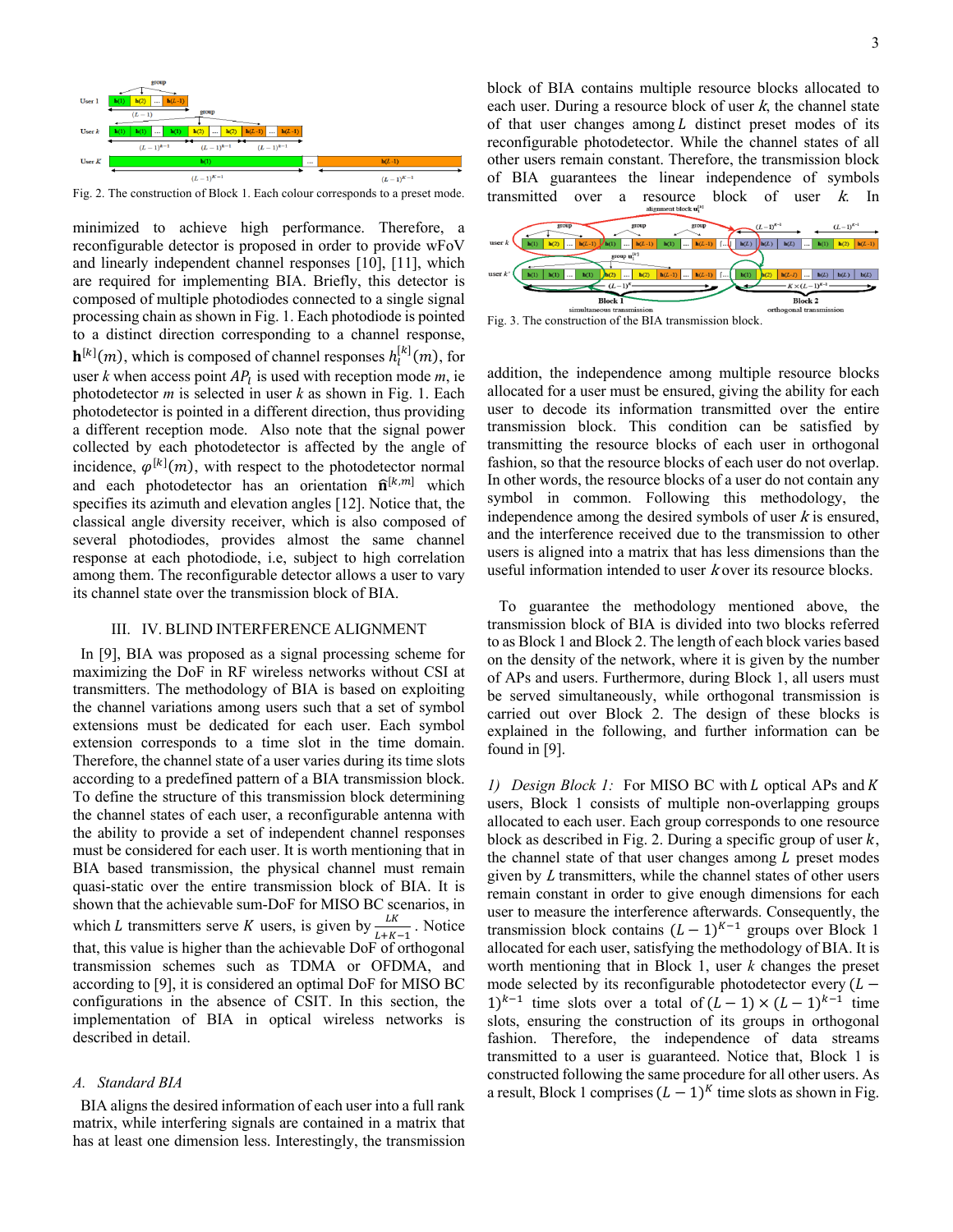2. More information regarding the mathematical construction of Block 1 is provided in [9].

*2) Design Block 2*: Once Block 1 of the transmission block is built, the construction of Block 2 is straightforward. Recall that the information intended to each user must be transmitted in orthogonal fashion during Block 2 in order to measure the interference received over Block 1. Each group within Block 1 comprises  $L - 1$  time slots. Therefore, an additional time slot is required to complete each resource block allocated to a user, where a resource block of a user comprises a total of  $L$  time slots, over which its reconfigurable detector switches among L distinct preset modes. Consequently, Block 2 has to provide  $K(L-1)^{K-1}$ time slots to complete  $(L-1)^{K-1}$ groups allocated for each user over Block 1. Finally,  $(L-1)^{K-1}$ resource blocks are generated for each user over the entire transmission block of BIA as shown in Fig. 3.

#### *B. Limitations of BIA*

 BIA provides multiple access in optical wireless networks, where the interference is aligned without the need for CSI at transmitters. Moreover, the precoding matrix of BIA naturally satisfies the non-negativity of the transmitted signal, and its performance is less affected by the correlation among the channel responses of users compared with other transmission schemes. However, standard BIA is more suitable in networks with low density, i.e., a low number of transmitters serving multiple users. In large-size networks, BIA provides rates that decrease considerably with the number of transmitters and users. This is because of the fact that BIA is subject to limitations as follows. Firstly, the length of the BIA transmission block increases as the number of APs and users increases. Therefore, the channel coherence time must be large enough during transmission, so that the physical optical channel can remain constant while the BIA block is transmitted, which is difficult to guarantee in such networks with high density. Secondly, each user must subtract the information intended to all other users, resulting in severe noise, which increases with number of users. Therefore, in low SNR scenarios, BIA achieves low performance in terms of the achievable DoF and rate. As a consequence, the following points must be taken into consideration prior to the implementation of BIA: i) the length of the transmission block increases exponentially with the number of optical APs and users, which determines the requirements of the channel coherence time, ii) noise caused by interference subtraction increases with the number of users, iii) applying the standard BIA scheme directly to an optical wireless network results in a large static cell, in which all users are connected to the whole set of optical APs. As a result, alternative BIA schemes must be derived in order to overcome these issues. In the following, various network topologies are used in relaxing the limitations of BIA in high density optical wireless networks.

## *C. Topological BIA*

 The implementation of the standard BIA scheme leads to forming a large static cell regardless of the distribution of users. Consequently, BIA might achieve low performance due to its limitations in terms of the length of the transmission block and the increase in noise with interference subtraction. Given this point, various network topologies can be designed to enhance the performance of BIA where the receiving plane is divided into multiple clusters. In [11], a network centric (NC) approach is designed with the aim of grouping multiple neighboring APs forming a static cluster. In this sense, BIA serves multiple users belonging to each static cluster regardless of the transmission of other clusters formed. Therefore, the NC designs enhance the performance of BIA where the length of



Fig. 4. Network topology given by a UC design. Three clusters are assigned.

the transmission block and the increase in noise as a result of BIA, decrease with the number of the static clusters assigned. However, the NC design has many drawbacks where users located at the edges of the NC clusters are subject to intercluster interference. Additionally, such static clusters are formed regardless of the distribution of users, which results in imbalance in the load among them due to the fact that some clusters may end up serving more users than others. In [11], [12], a user-centric (UC) design is implemented with the aim of forming clusters of elastic shapes. In the UC design, the clusters are formed based on the distribution of users. Therefore, the network topology is subject to updates as time progresses and users move, thus responding to changes in the network. Given this point, the inter-cluster interference can be managed as noise, enhancing the achievable sum rate of BIA within the area of each elastic cluster. An example of a network topology given by applying a UC algorithm is shown in Fig.4.

#### IV. OPTIMIZATION PROBLEMS

 Formulating optimization problems is needed to enhance the performance of optical wireless networks under different metrics. Recall that BIA is limited by the high number of APs and users. Therefore, an objective function that maximizes the sum rate at a given time can be defined under several constraints that relax the limitations of BIA. Besides, optimal UC and NC approaches can be derived by formulating optimization problems that aim to group users and APs in an optimal fashion. It is worth mentioning that these optimization problems are usually NP-hard problems, where several variables are related to each other. For instance, forming an optimal UC design requires two variables to be defined that work as indicators for whether an AP and a user are assigned to each other or not taking into consideration the maximization of the achievable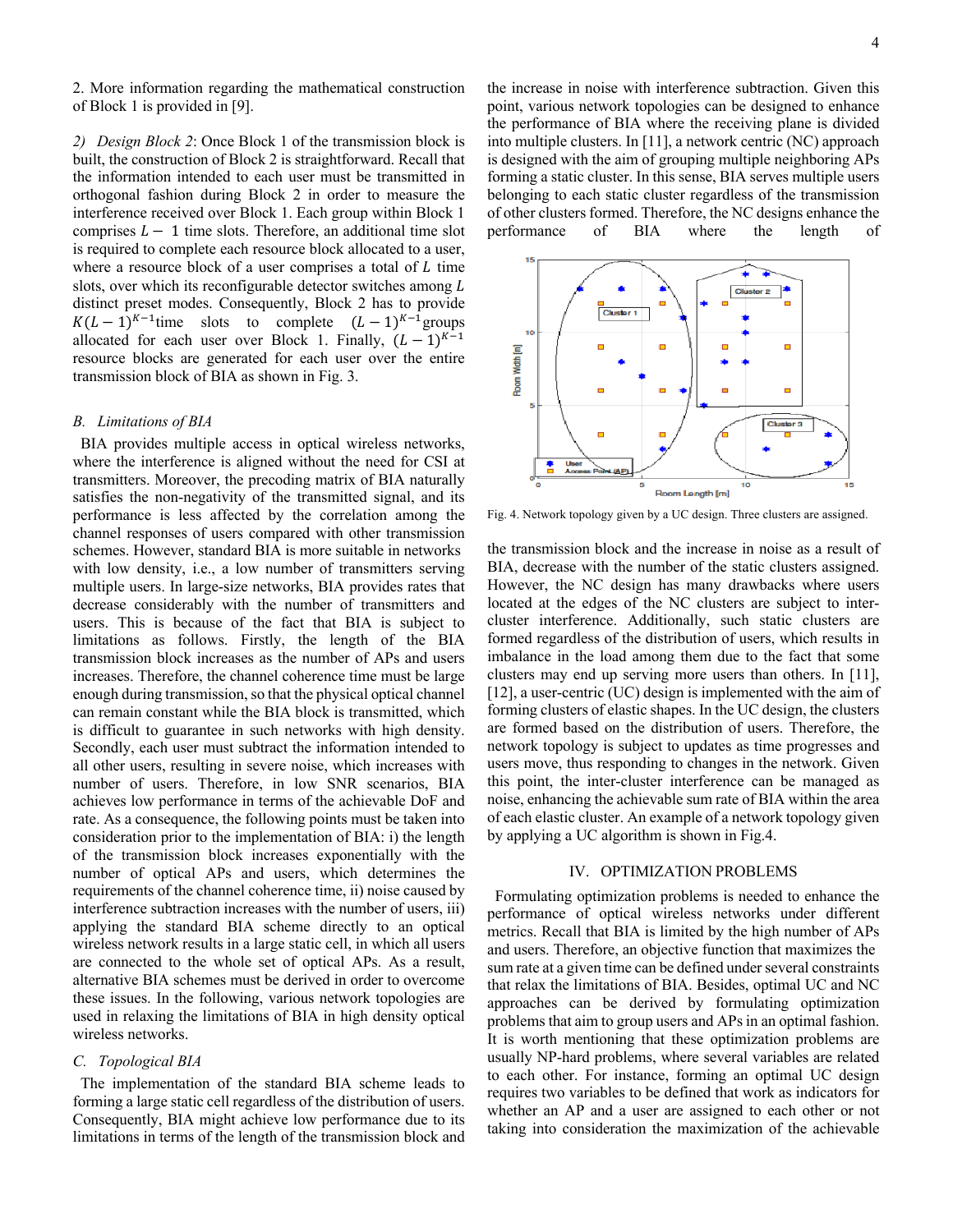rate. Therefore, such an optimization problem is difficult to solve due to its high complexity where various AP-User combinations must be searched exhaustively to find the optimal network topology.

 Furthermore, load balancing among multiple optical cells is also a vital solution to maximize the overall BIA-based achievable rate of the network. These optimization problems are usually defined as Mixed integer nonlinear programming (MINLP) problems, which are not tractable. Interestingly, methods such as deterministic and stochastic algorithms can be used for solving MINLP problems. In [14] an optimization solver referred to as BARON was used to solve non-convex optimization problems. However, more practical solutions are needed to avoid the high complexity of such optimization problems, while achieving sub-optimal solutions considerably close to the optimal ones as in the following.

## *A. Distributed and Heuristic solutions*

 Distributed algorithms using full decomposition method are used for solving MINLP problems in [4], where Lagrangian functions are derived from original problem. Basically, the Lagrangian function contains multipliers, each corresponding to a constraint in the original problem. These multipliers work as bridges to synchronize the solutions of two problems solved separately on the user and AP sides, achieving sub-optimal solutions. It is worth remarking that distributed solutions require iterative algorithms that might take time while providing solutions in real-time scenarios. On the other hand, low complexity heuristic solutions solve optimization problems of high complexity with low computational time. However, heuristic algorithms provide solutions with low optimality compared with distributed solutions.

## *B. Deep Learning solutions*

 Machine learning (ML) techniques have been considered recently as a practical solution for such optimization problems that have high complexity. In [15], ML techniques are discussed for use in solving crucial issues in wireless communication such as mobility, networking, resource management and localization where solutions are obtained without prior knowledge of the network, which is difficult to provide in real scenarios. In this sense, using ML is beneficial in finding AP-user combinations that maximize the performance of BIA in terms of the length of the transmission block and the increasing noise. For instance, the K-means ML algorithm can be used to divide elements into multiple clusters based on the closest distance. The implementation of the K-means algorithm requires first assigning a number of clusters, and then, the formation of each cluster starts by choosing a user randomly so that other users with closest distance are grouped with that user forming a unique set of users belonging to a cluster. Notice that, the Kmeans algorithm must be combined with an AP association technique that determines a unique set of APs for each cluster. Moreover, applying the K-means algorithm in BIA-based optical networks means that an optimal number of clusters must be searched. Therefore, traditional ML techniques might require high computational time especially in large sizenetworks.



Fig. 5. The achievable user rates for the considered BIA schemes.

 Finally, deep learning (DL) is a promising ML technique that uses artificial neural networks (ANNs) for learning purposes. It is worth mentioning that ANNs play a major role in making the use of DL more suitable for cellular networks compared with other ML techniques. Briefly, original optimization problems including clustering, load balancing and rate maximization problems can be solved using solvers that provide optimal or sub-optimal solution in an offline phase. The results are recorded in the form of datasets and are then used to train the model in finding optimal solutions in an online phase with low computational time. Therefore, the use of the trained model can be leveraged in the real time phase for providing instantaneous estimations for problems with different contexts. Different models of ANNs such as the multilayer perceptron (MLP) and the convolutional neural network (CNN) can be applied.

#### V. BIA USE CASE

 To evaluate the performance of BIA, a room with dimensions: length  $\times$  width  $\times$  height of 5×5×3 m, is considered, in which multiple VCSELs are deployed on the celling serving multiple users. It is worth mentioning that each VCSEL covers a confined area given the fact that the beam width is narrow [4], [12]. Moreover, users are distributed randomly on the receiving plane, and each user is equipped with a reconfigurable detector that provides a set of channel responses corresponding to the number of transmitters.

 In Fig.5, the achievable user rate of BIA is depicted against the number of groups considering various network topology approaches. It is shown that topological BIA schemes achieve a user rate that increases with the number of groups from 2 to 5. However, the user rate starts decreasing considerably as the number of groups increases beyond 5. This behavior of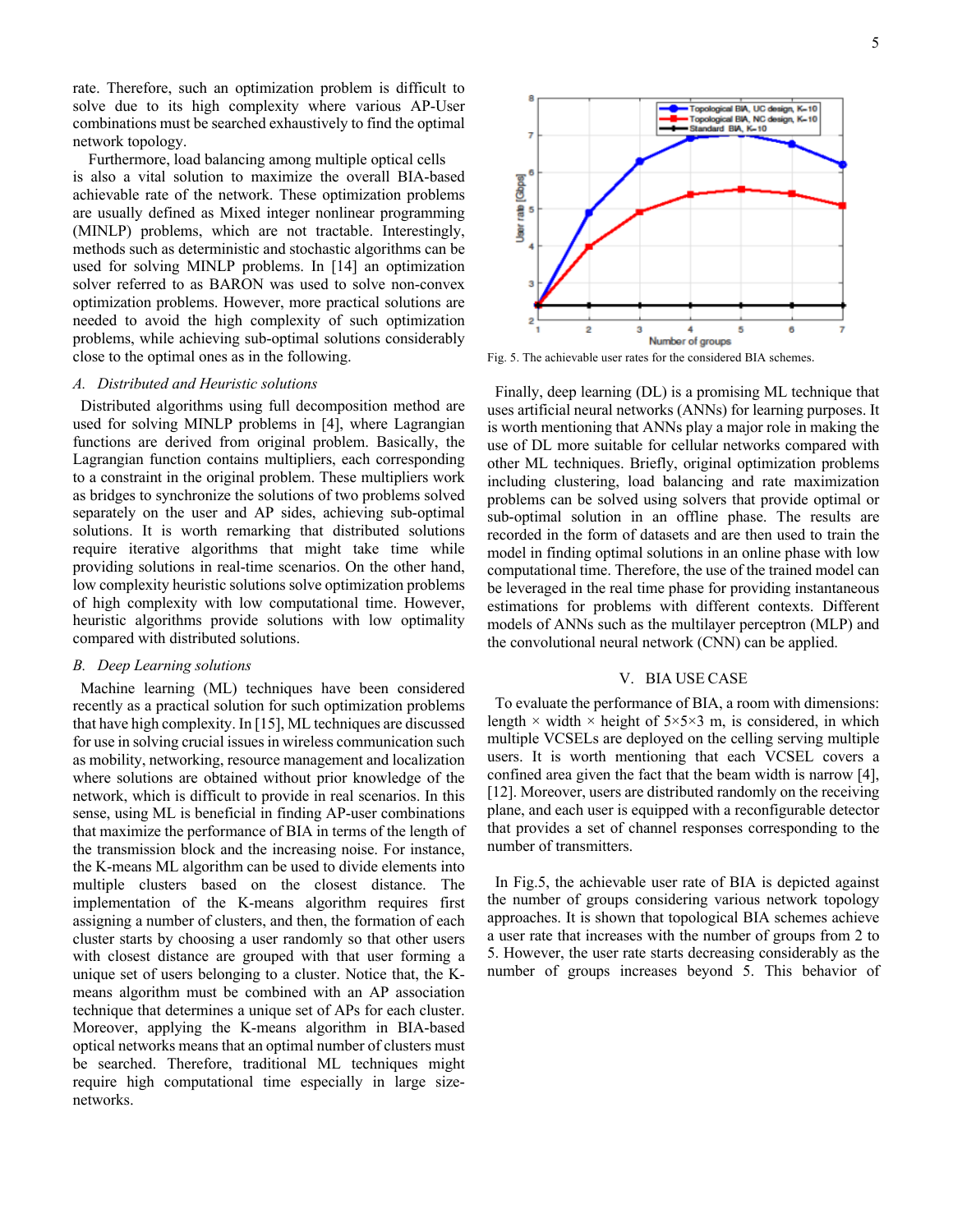

Fig. 6. The lengths of the transmission block for the considered BIA schemes.

topological BIA schemes is expected due to the trade-off between the achievable user rate and the number of groups. In other words, having a high number of groups means that the complexity of BIA is low, while severe inter cluster interference (ICI) is generated among the groups. Comparing UC and NC designs, BIA is more suitable with the UC design due to that fact that the groups are formed with elastic shapes considering the distribution of users.

 The length of the BIA transmission block against the number of users is shown in Fig.6. It can be seen that standard BIA requires  $10^{12}$  slots to serve 10 users. On the other hand, topological BIA schemes based on UC and NC designs require around  $10^5$  and  $10^6$  time slots, respectively, for the same number of users. It is worth mentioning that the reduction in the length of the transmission block of topological BIA schemes is due to the implementation of NC and UC designs where multiple clusters are formed with unique elements, and BIA is applied within each cluster independently. While, standard BIA aligns the interference taking into consideration the transmission to all the users in the network. The figure further shows a slight difference in the length of the transmission blocks between NC and UC approaches, which is caused by the fact that the UC design forms clusters considering the distribution of users in the network.

## VI. CONCLUSIONS

 In this paper, interference management in optical wireless networks is addressed using BIA transmission schemes. In BIA, the transmission block is divided into two blocks in order to align multi-user interference blindly without the need for CSI at transmitters. The performance of BIA is limited by the length of the transmission block, which increases with the size of the network, and the inherent noise that results from interference subtraction. Therefore, topological BIA schemes are proposed with the aim of dividing the network into several clusters based on NC and UC approaches. Then, BIA is used for data transmission within each cluster regardless of the transmission of other neighboring clusters due to the fact that each cluster is composed of unique elements. The results show that the topological BIA scheme given by the UC design achieves high data rates compared with the NC design or the traditional BIA

scheme. Moreover, the length of the transmission block decreases considerably when NC and UC designs are implemented.

#### **REFERENCES**

[1] H. Li, X. Chen, J. Guo, and H. Chen, "A 550 Mbit/s real-time visible light communication system based on phosphorescent white light LED for practical high-speed low-complexity application," Opt. Express, vol. 22, no.

22, pp. 27 203–27 213, Nov 2014.

[2] S. Wu, H. Wang, and C.-H. Youn, "Visible light communications for 5g wireless networking systems: from fixed to mobile communications," IEEE Network, vol. 28, no. 6, pp. 41–45, 2014.

[3] M. D. Soltani, E. Sarbazi, N. Bamiedakis, P. de Souza, H. Kazemi, J. M. H. Elmirghani, I. H. White, R. V Penty, H. Haas, and M. Safar, "Safety analysis for laser-based optical wireless communications: A tutorial," arXiv:2102.08707, 2021.

[4] A. Adnan-Qidan, M. Morales-Cespedes, A. Garcia-Armada, and J. M. H. Elmirghani, "Resource allocation in laser-based optical wireless networks," in GLOBECOM 2021 - IEEE Global Communications Conference, 2021, pp. 1–6.

[5] L. Xie and X. Zhang, "TDMA and FDMA based resource allocations for quality of service provisioning over wireless relay networks," in 2007 IEEE Wireless Communications and Networking Conference, March 2007, pp. 3153–3157.

[6] B. Li, J. Wang, R. Zhang, H. Shen, C. Zhao, and L. Hanzo, "Multiuser miso transceiver design for indoor downlink visible light communication under perled optical power constraints," IEEE Photonics Journal, vol. 7, no. 4, pp. 1–15, 2015.

[7] H. Shen, Y. Deng, W. Xu, and C. Zhao, "Rate-maximized zero forcing beamforming for vlc multiuser miso downlinks," IEEE Photonics Journal, vol. 8, no. 1, pp. 1–13, 2016.

[8] H. Marshoud, V. M. Kapinas, G. K. Karagiannidis, and S. Muhaidat, "Non-orthogonal multiple access for visible light communications," IEEE Photonics Technology Letters, vol. 28, no. 1, pp. 51–54, 2016.

[9] T. Gou, C. Wang, and S. A. Jafar, "Aiming perfectly in the darkblind interference alignment through staggered antenna switching," IEEE Transactions on Signal Processing, vol. 59, no. 6, pp. 2734–2744, June 2011.

[10] M. Morales-Cespedes, M. C. Paredes-Paredes, A. Garcia-Armada, and L. Vandendorpe, "Aligning the light without channel state information for visible light communications," IEEE Journal on Selected Areas in Communications, vol. 36, no. 1, pp. 91–105, Jan 2018.

[11] A. Adnan-Qidan, M. Morales-Cespedes, and A. Garcia-Armada, "User centric blind interference alignment design for visible light communications," IEEE Access, vol. 7, pp. 21 220–21 234, 2019.

[12] A. Adnan-Qidan, M. Morales-Cespedes, A. Garcia-Armada, and J. M. H. Elmirghani, "Resource Allocation in User-Centric Optical Wireless Cellular Networks based on Blind Interference Alignment," IEEE Journal of Lightwave Technology, August 2021, doi: 10.1109/JLT.2021.3107140

[13] Q. Tao, J. Wang, and C. Zhong, "Performance analysis of intelligent reflecting surface aided communication systems," IEEE Communications Letters, vol. 24, no. 11, pp. 2464–2468, 2020.

[14] N. V. Sahinidis and M. Tawarmalan, "Baron: Gams solver manua," May 2011.

[15] G. Zhu, D. Liu, Y. Du, C. You, J. Zhang, and K. Huang, "Toward an intelligent edge: Wireless communication meets machine learning," IEEE Communications Magazine, vol. 58, no. 1, pp. 19–25, 2020.